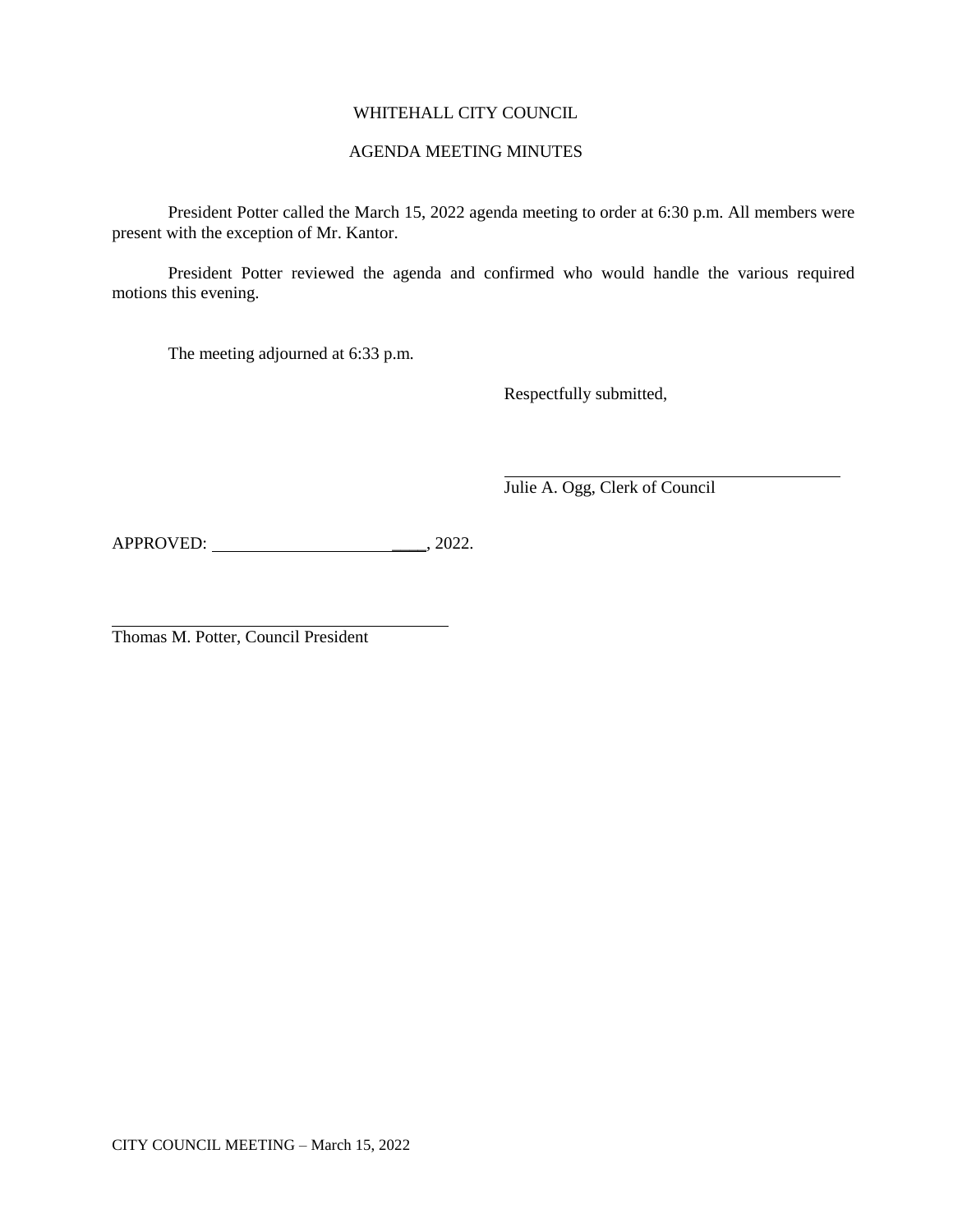### WHITEHALL CITY COUNCIL MEETING

### **MINUTES –** March 15, 2022

President Potter called the regular meeting of Whitehall City Council to order at 7:00 p.m. on Tuesday, March 15, 2022.

At President Potter's request, everyone rose for a moment of silence. Those assembled then recited the Pledge of Allegiance.

On roll call by the clerk, the following members of council were present:

Jo Anna Heck Amy Smith Robert Bailey Gerald Dixon Lori Elmore Karen Conison

Mr. Bailey moved to excuse the absent member and Ms. Elmore seconded the motion. There was no discussion. On a roll call vote, all members responded in the affirmative and Chairperson Kantor was excused.

#### APPROVAL OF MINUTES:

Ms. Conison moved to approve the March 1, 2022, agenda and regular meeting minutes. Mr. Dixon seconded the motion. There was no discussion. On a roll call vote, all members responded in the affirmative and the minutes were approved as submitted.

#### POLL PUBLIC:

No comments

#### STANDING COMMITTEE REPORTS:

Administration and Financial Management – Chairperson Bailey reported that the committee met last Tuesday and their minutes are on file. They will meet again next week, sometime after 6:30 p.m.

Community and Elder Advocacy – Chairperson Dixon reported that they met last Tuesday and their minutes are on file. They will meet again next week, sometime after 6:30 p.m.

Community Standards and Enforcement – Chairperson Smith reported that they met last Tuesday and their minutes are on file. They will meet again next week, sometime after 6:30 p.m.

Economic Development – Chairperson Conison reported that they met last Tuesday and their minutes are on file. They will meet again next week, sometime after 6:30 p.m.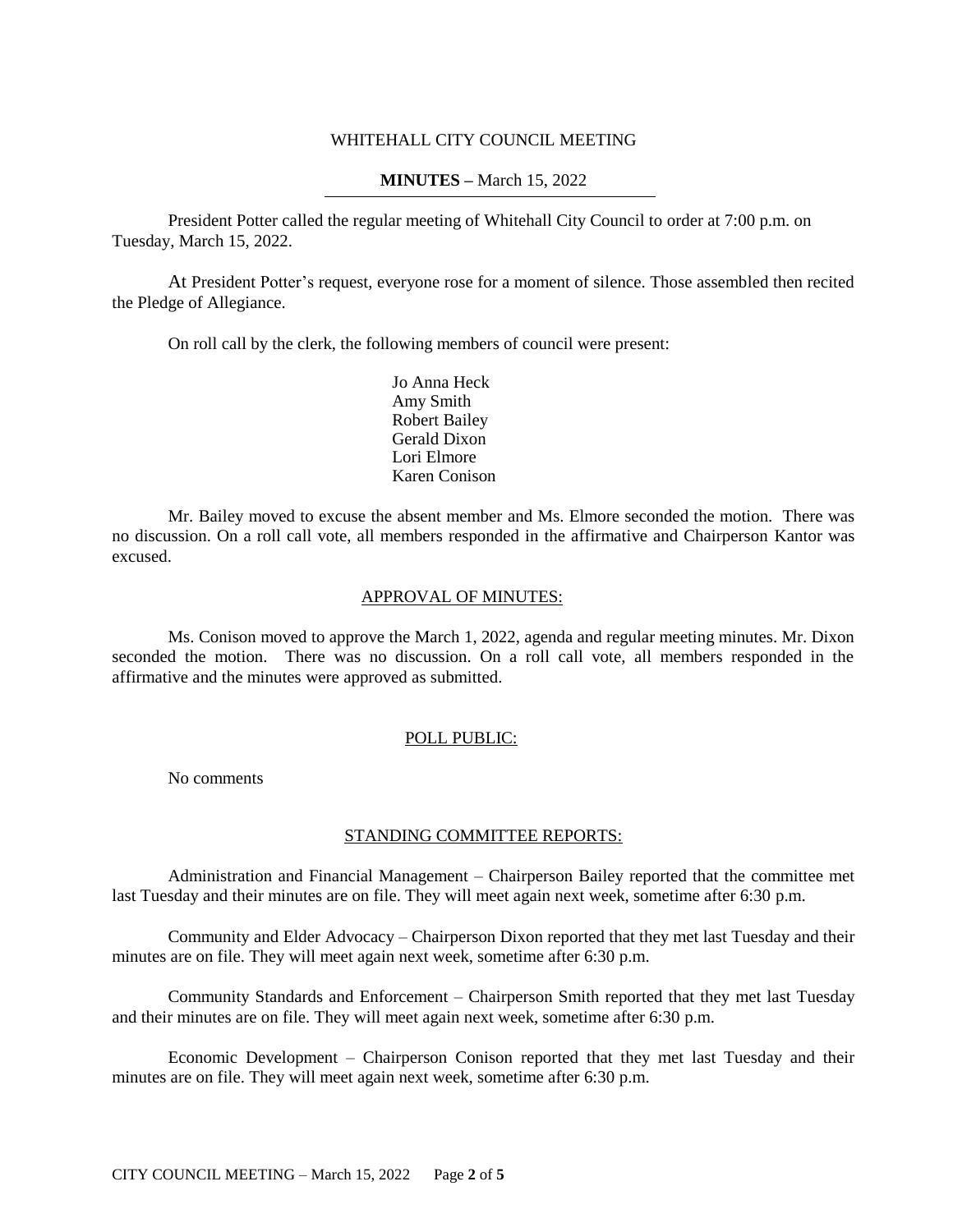Infrastructure, Maintenance and Services – Chairperson Conison reported that they met last Tuesday and their minutes are on file. They will meet again next week, sometime after 6:30 p.m.

Public Safety – Chairperson Elmore reported that they met last Tuesday and their minutes are on file. They will meet again next week, sometime after 6:30 p.m.

Parks and Recreation – Chairperson Heck reported that they met last Tuesday and their minutes are on file. They will meet again next week, sometime after 6:30 p.m.

#### OFFICIALS' REPORTS

Mayor Kim Maggard – asked for favorable consideration on Ordinance 010-2022.

City Administrator Zach Woodruff – had no official report.

City Attorney Michael Bivens – he congratulated the Mayor and her administration for a job well done at the State of the City Address. He thanked President Potter for giving the City Attorney's office the opportunity on April 5, 2022 to do a presentation on domestic violence. There is a serious uptick of domestic violence cases in the City of Whitehall. He has educated his staff, especially Kylie Keitch, with special training on domestic violence. He invited Council and residents to come, as they will be doing a brief presentation on domestic violence signs, knowledge and things to look for.

City Auditor Steve Quincel – had no official report. He expressed his condolences on the passing of contractor Larry Canini.

Public Safety Director Van Gregg – was not present.

Treasurer Shaquille Alexander– had no official report. He will be getting December 2021 Treasurers report to the Council office later this week. The January and February 2022 reports will be completed and given to the Council office before the next Council meeting.

President Potter – advised the following Official's Reports were filed in the Council Office since the last meeting: The Auditor's Expense Report for February 2022, the Auditor's Bank Report for February 2022, the Auditor's Statement of Cash Position Report for February 2022 and the Auditor's Revenue Report for February 2022.

#### COMMUNICATIONS, PETITIONS AND CLAIMS:

- 1. Minutes for the December 16, 2021 Whitehall Planning Commission.
- 2. Agenda for the March 3, 2022 Whitehall Planning Commission.
- 3. Minutes for the March 3, 2022 Whitehall Planning Commission.

#### VERIFICATION OF COPIES:

President Potter requested a roll call on whether each member of council received a copy of each item of legislation listed on the agenda prior to the meeting, including any add-on legislation. On a roll call vote, all members responded in the affirmative.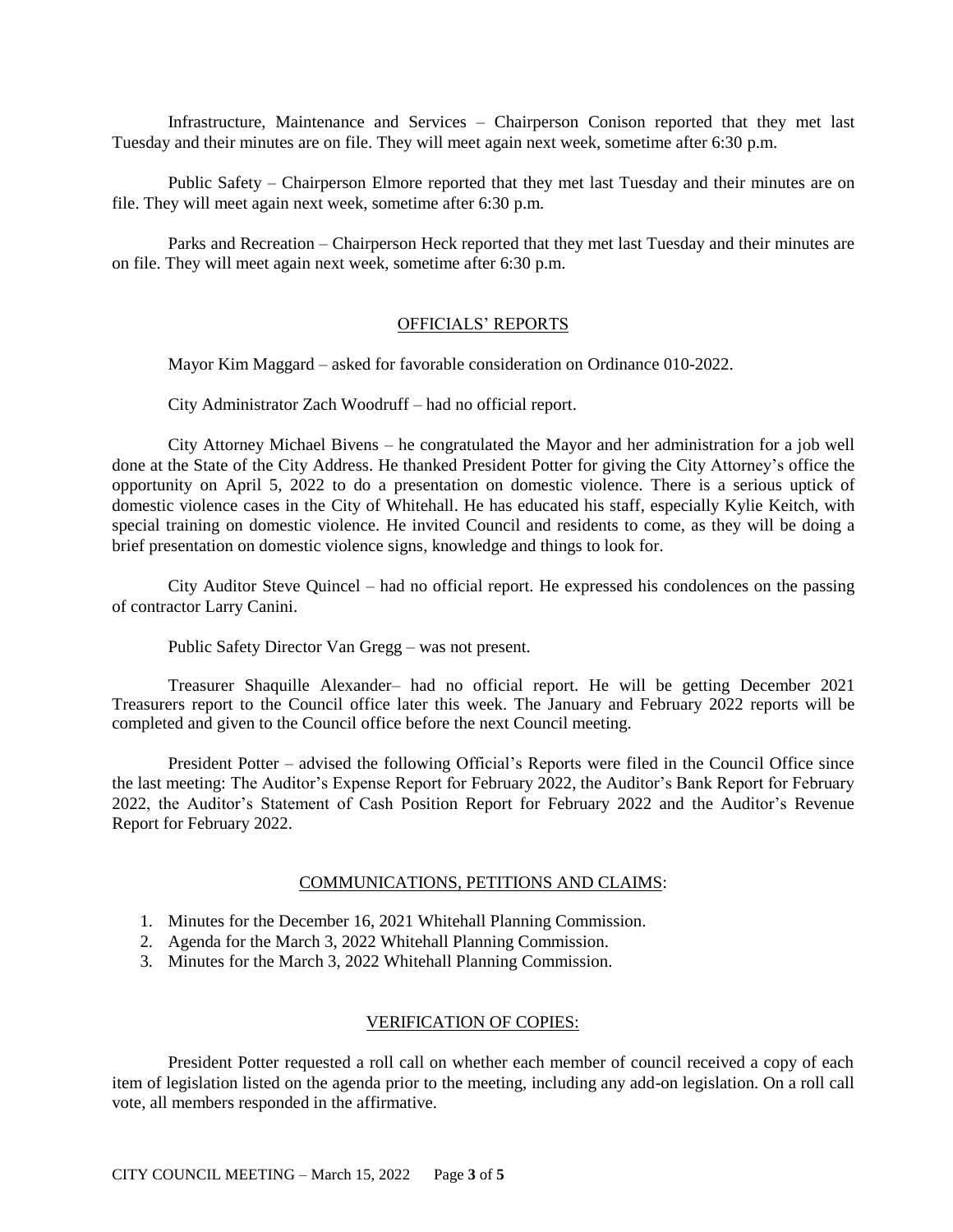### THIRD READING:

There was no legislation for Second Reading.

#### SECOND READING:

ORDINANCE NO. 007-2022 *was read by title only by President Potter:* VOIDING AND RESCINDING CHAPTER 707 OF THE CODIFIED ORDINANCES OF THE CITY OF WHITEHALL TITLED "AMUSEMENT DEVICES".

ORDINANCE NO. 008-2022 *was read by title only by President Potter:*

AUTHORIZING AND APPROVING THE AMENDMENT OF THE CODIFIED ORDINANCES TITLED" FRINGE BENEFIT ENTITLEMENT", 161.24(B).

RESOLUTION NO. 011-2022 *was read by title only by President Potter:*

DESIGNATING A PORTION OF VARIOUS PARCELS ALONG BROAD STREET AND HAMILTON ROAD AS CITY OF WHITEHALL PERMANENT AND TEMPORARY RIGHT-OF-WAY, AS SHOWN AND DESCRIBED IN THE ATTACHED EXHIBIT AND LABELED AS WD'S AND T'S.

### FIRST READING:

ORDINANCE NO. 009-2022 *was read by title only by President Potter:* AMENDING SECTION 933.11 TITLED "STORAGE OF GARBAGE AND OTHER REFUSE" OF THE STREETS AND PUBLIC SERVICES CODE OF THE CITY OF WHITEHALL.

ORDINANCE NO. 010-2022 *was read by title only by President Potter:*

AUTHORIZING AND APPROVING A FUND TRANSFER IN THE AMOUNT OF FORTY-FIVE THOUSAND 00/100 DOLLARS (\$45,000.00) FROM UNAPPROPRIATED MONIES IN THE GENERAL FUND (101) TO THE PARKS & RECREATION TRUST FUND (860): MAKING AN APPROPRIATION OF FORTY-FIVE THOUSAND AND 00/100 DOLLARS (\$45,000.00) FROM THE PARKS & RECREATION TRUST FUND (860) TO THE YOUTH BASEBALL EXPENSE ACCOUNT (860.000.51000) AND DECLARING AN EMERGENCY.

Ms. Heck introduced and moved to suspend the rules on Ordinance No. 010-2022 and Ms. Elmore seconded the motion. There was no discussion. On a roll call vote, all members voted in the affirmative and Ordinance No. 010-2022 was suspended.

Ms. Heck moved to adopt Ordinance No. 010-2022 and Ms. Elmore seconded the motion. There was no discussion. On a roll call vote, all members voted in the affirmative and Ordinance No. 010-2022 was adopted.

### POLL PUBLIC:

No comments at this time.